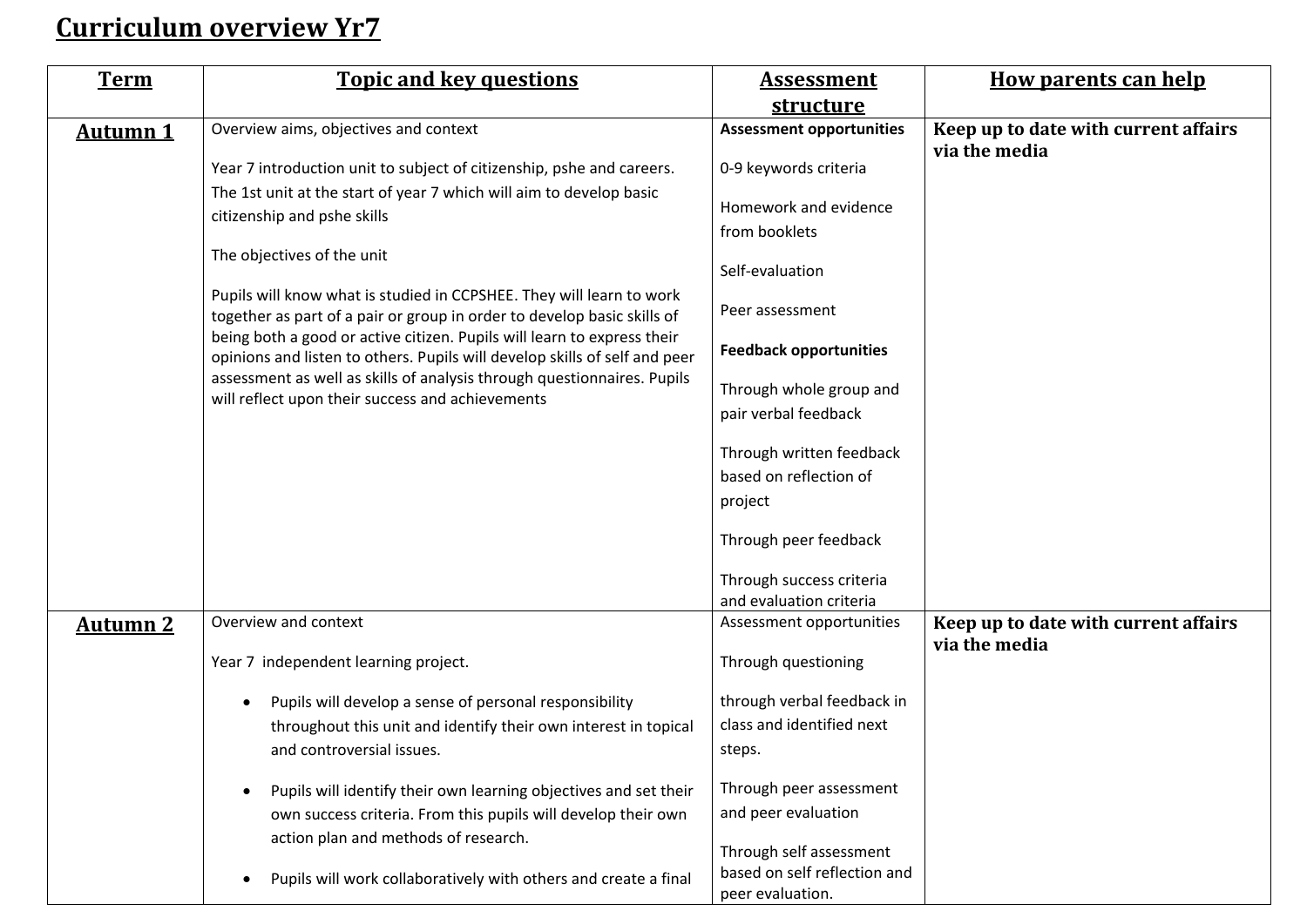|                 | production piece to be assessed on. This could take the form              |                                    |                                        |
|-----------------|---------------------------------------------------------------------------|------------------------------------|----------------------------------------|
|                 | of a booklet, power point or report.                                      |                                    |                                        |
|                 |                                                                           |                                    |                                        |
|                 | Pupils will evaluate their learning and reflect upon the process. Finally |                                    |                                        |
|                 | pupils will assess their own progress and identify next steps.            |                                    |                                        |
| <b>Spring 1</b> | Overview and context                                                      | <b>Assessment opportunities</b>    | Research local issues that affect the  |
|                 | Year 7 local community and local democracy unit. Pupils will be           | Homework and evidence              | community                              |
|                 | introduced to the concepts of a local democracy and what it means to      | from booklets.                     |                                        |
|                 |                                                                           |                                    |                                        |
|                 | be part of a local community.                                             | Self-evaluation of $1st$ and $2nd$ |                                        |
|                 | Pupils will recognise the role that the local council play in making      | draft.                             |                                        |
|                 | decisions.                                                                |                                    |                                        |
|                 |                                                                           | Peer assessment of letter          |                                        |
|                 | Pupils will work collaboratively with other pupils to campaign around a   | writing.                           |                                        |
|                 | particular issue in the local community.                                  |                                    |                                        |
|                 |                                                                           | Written letters                    |                                        |
|                 | Pupils will evaluate the success of their campaign                        |                                    |                                        |
|                 |                                                                           |                                    |                                        |
|                 | Pupils will reflect upon the campaign and identify areas for              |                                    |                                        |
|                 | improvement                                                               |                                    |                                        |
|                 |                                                                           |                                    |                                        |
| <b>Spring 2</b> | Overview and learning objectives                                          | <b>Assessment opportunities</b>    | <b>Find out about local employment</b> |
|                 |                                                                           |                                    | opportunities                          |
|                 | Year 7 careers and personal finance unit. This unit is an introduction    | Through self-reflection.           | Talk to your daughter about future     |
|                 | into the world of work, careers and personal finance.                     |                                    | careers                                |
|                 |                                                                           | Through teacher Q and A            |                                        |
|                 | Pupils will develop a basic understanding of key words and key            | Through careers baseline           |                                        |
|                 | concepts related to their own future ambitions.                           | assessment and end of unit         |                                        |
|                 | Pupils will learn some basic financial awareness skills                   | self-evaluation                    |                                        |
|                 | including how to spend and save money as well and learning                |                                    |                                        |
|                 |                                                                           | <b>Feedback assessment</b>         |                                        |
|                 | to budget.                                                                | opportunities                      |                                        |
|                 | Pupils will identify problems related to finance and explore              |                                    |                                        |
|                 | ways of solving these problems.                                           |                                    |                                        |
|                 |                                                                           |                                    |                                        |
|                 | Pupils will reflect and review their own learning and identify future     |                                    |                                        |
|                 | learning needs.                                                           |                                    |                                        |
| Summer 1        |                                                                           | Use of 0-9 keywords                | Visit talk to Frank website            |
|                 |                                                                           | criteria                           | Visit NHS website                      |
|                 |                                                                           | Through self-evaluation.           |                                        |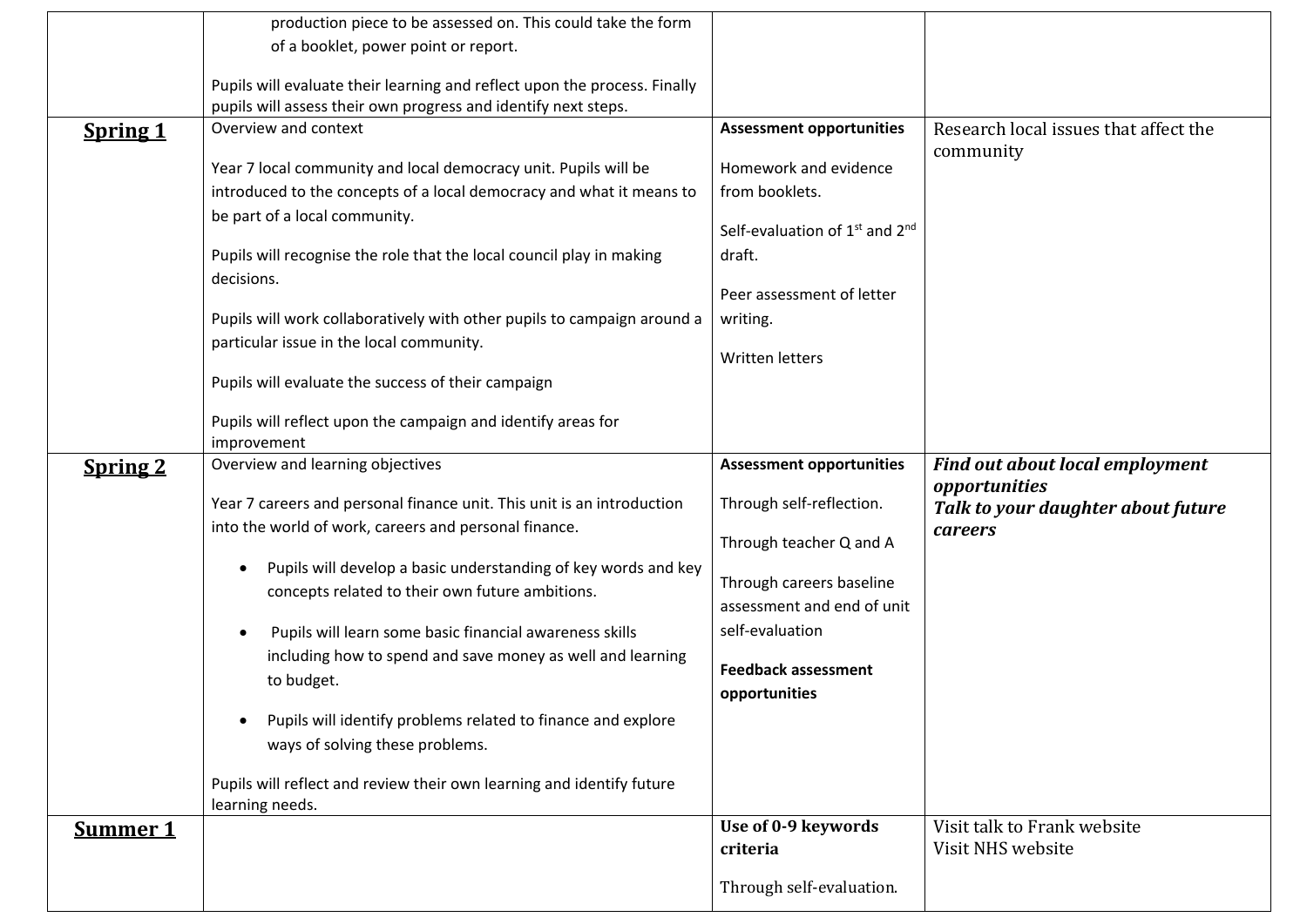|                 | Learning Intentions<br>and Learning Outcomes<br>Learning Intention<br>To identify a range of legal and illegal drugs, their risks and effects<br>Learning Outcomes<br>To know about a range of legal and illegal drugs<br>To have some understanding of the effects and risks of illegal drugs<br>Learning Intention<br>To understand the effects, risks and law relating to cannabis<br>Learning Outcomes<br>To know what effect cannabis can have on someone's health and<br>life<br>To know the legal consequences of using cannabis<br>To consider how to resist pressure                                                                                                 | Through verbal feedback<br>Through anonymous<br>questions<br>Through correcting and<br>addressing mis-conceptions<br>and myths                                                                |  |
|-----------------|-------------------------------------------------------------------------------------------------------------------------------------------------------------------------------------------------------------------------------------------------------------------------------------------------------------------------------------------------------------------------------------------------------------------------------------------------------------------------------------------------------------------------------------------------------------------------------------------------------------------------------------------------------------------------------|-----------------------------------------------------------------------------------------------------------------------------------------------------------------------------------------------|--|
| <b>Summer 2</b> | <b>Overview and learning objectives</b><br>Year 7 SRE unit, first aid and LGBT lessons. Pupils will develop a<br>sense of awareness about the changing nature of their emotions<br>and physical state.<br>Pupils will learn new concepts and the correct language in regards<br>to male and female body parts.<br>Pupils will recognise and suggest ways that body changes can cause<br>young people concerns.<br>Pupils will understand what causes bullying and identify ways to<br>deal with it.<br>Pupils will make informed decisions about personal safety and<br>personal health<br>Pupils will evaluate the lessons and identify what strategies they<br>have learned | Use of 0-9 keywords<br>criteria<br>Through self-evaluation.<br>Through verbal feedback<br>Through anonymous<br>questions<br>Through correcting and<br>addressing mis-conceptions<br>and myths |  |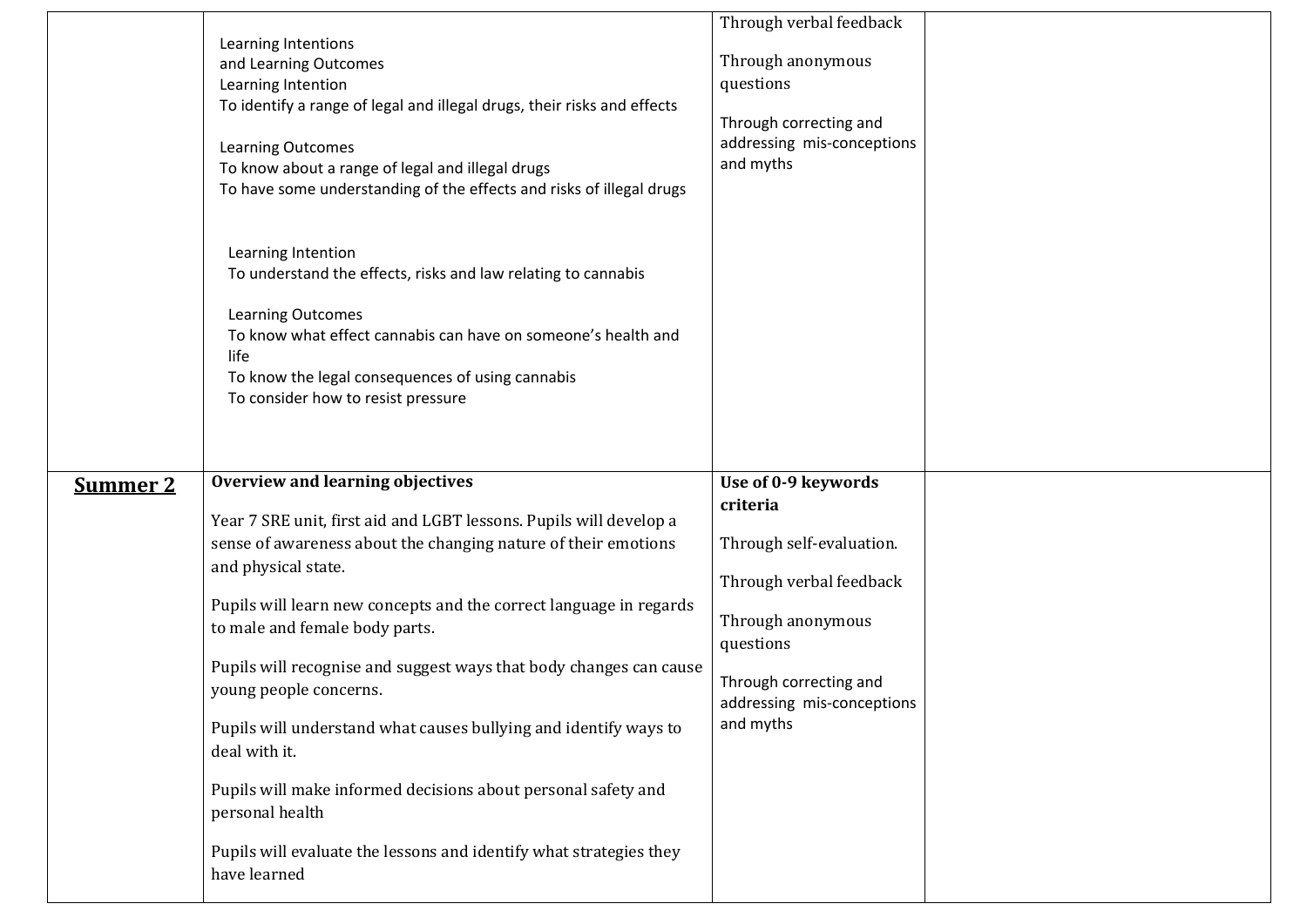| Pupils will reflect upon what has been learned and what next steps |  |
|--------------------------------------------------------------------|--|
| need to be taken in terms of their learning.                       |  |
|                                                                    |  |
|                                                                    |  |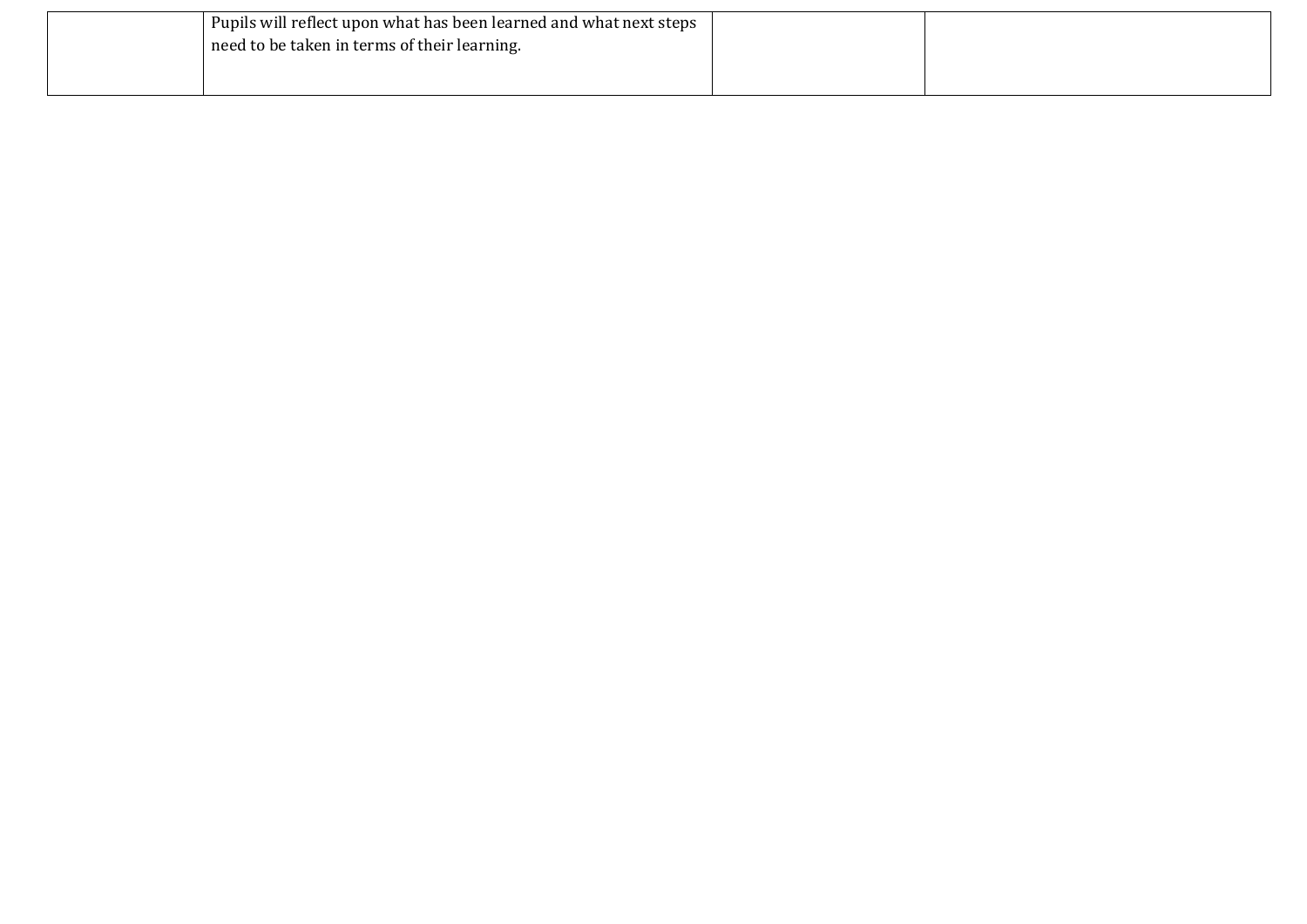## **Curriculum overview Yr8**

| <b>Term</b>     | <b>Topic and key questions</b>                                            | <u>Assessment</u>            | <b>How parents can help</b>                           |
|-----------------|---------------------------------------------------------------------------|------------------------------|-------------------------------------------------------|
|                 |                                                                           | structure                    |                                                       |
| <b>Autumn 1</b> | Independent learning project                                              | Assessment opportunities     | Keep up to date with current affairs<br>via the media |
|                 | Year 8 independent learning project. Pupils will develop a sense of       | Through questioning          |                                                       |
|                 | personal responsibility throughout this unit and identify their own       |                              |                                                       |
|                 | interest in topical and controversial issues.                             | through verbal feedback in   |                                                       |
|                 |                                                                           | class and identified next    |                                                       |
|                 | Pupils will identify their own learning objectives and set their own      | steps.                       |                                                       |
|                 | success criteria. From this pupils will develop their own action plan     | Through peer assessment      |                                                       |
|                 | and methods of research.                                                  | and peer evaluation          |                                                       |
|                 | Pupils will work collaboratively with others and create a final           |                              |                                                       |
|                 |                                                                           | Through self assessment      |                                                       |
|                 | production piece to be assessed on. This could take the form of a         | based on self reflection and |                                                       |
|                 | booklet, power point or report.                                           | peer evaluation.             |                                                       |
|                 | Pupils will evaluate their learning and reflect upon the process. Finally |                              |                                                       |
|                 | pupils will assess their own progress and identify next steps             |                              |                                                       |
| <b>Autumn 2</b> | Eating disorders aims and objectives                                      | Assessment opportunities     | <b>Research the NHS website for further</b>           |
|                 | Think about our own definitions of beauty and where                       |                              | advice                                                |
|                 | they come from                                                            | Through questioning          |                                                       |
|                 |                                                                           | through self identification  |                                                       |
|                 | Consider different ideas of beauty from around the                        |                              |                                                       |
|                 | world                                                                     | Through teacher              |                                                       |
|                 | Discuss how images of beauty may affect young                             | assessment                   |                                                       |
|                 | people's body confidence                                                  | Through self assessment      |                                                       |
|                 |                                                                           | based on self reflection and |                                                       |
|                 | Think critically about images of beauty in the media                      | peer evaluation.             |                                                       |
|                 | Explore ways of taking an active stand against                            |                              |                                                       |
|                 | unhelpful images in the media                                             |                              |                                                       |
|                 |                                                                           |                              |                                                       |
|                 | Know what fat talking is<br>$\bullet$                                     |                              |                                                       |
|                 | Explore reasons why people fat talk                                       |                              |                                                       |
|                 | Consider the consequences of fat talking<br>$\bullet$                     |                              |                                                       |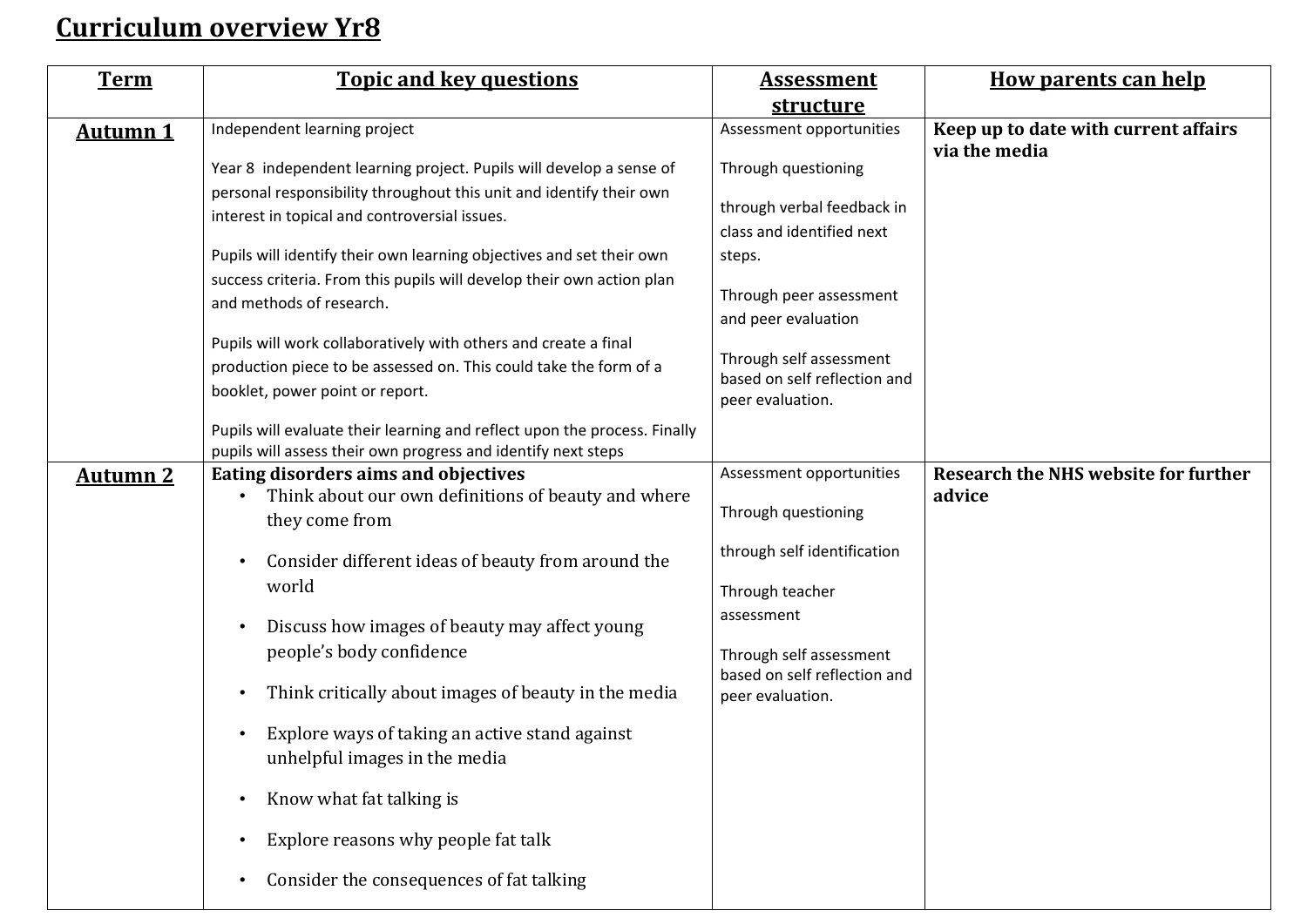|                 | Think about what makes a good compliment<br>$\bullet$                                                                      |                                                                           |                                                  |
|-----------------|----------------------------------------------------------------------------------------------------------------------------|---------------------------------------------------------------------------|--------------------------------------------------|
|                 | Practice giving genuine compliments to others, and<br>$\bullet$<br>also to ourselves                                       |                                                                           |                                                  |
|                 | Define a personal strength<br>$\bullet$                                                                                    |                                                                           |                                                  |
|                 | Know your top five strengths<br>$\bullet$                                                                                  |                                                                           |                                                  |
|                 | Practice exercising your strengths                                                                                         |                                                                           |                                                  |
| <b>Spring 1</b> | Overview and learning objectives drugs unit                                                                                | <b>Assessment opportunities</b>                                           | research talk to Frank website                   |
|                 | Year 8 drugs awareness unit.                                                                                               | Homework and evidence<br>from booklets.                                   |                                                  |
|                 | Pupils will develop basic knowledge about drugs and alcohol                                                                |                                                                           |                                                  |
|                 | terminology                                                                                                                | Through teacher<br>questioning                                            |                                                  |
|                 | Pupils will explain what they have learned about drugs and relate this                                                     |                                                                           |                                                  |
|                 | to reasons why young people take drugs.                                                                                    | Through peer                                                              |                                                  |
|                 | Pupils will explain the way peer pressure affects decision making.                                                         | assessment of the drugs<br>leaflet                                        |                                                  |
|                 | Pupils will create informed research about drugs and alcohol                                                               |                                                                           |                                                  |
|                 | Pupils will assess and evaluate their own knowledge and personal<br>development regarding drugs and alcohol                |                                                                           |                                                  |
|                 | Pupils will create a drugs awareness leaflet which identifies strategies<br>to cope with peer pressure.                    |                                                                           |                                                  |
| <b>Spring 2</b> | Overview and learning objectives personal planning unit                                                                    | <b>Assessment opportunities</b>                                           | Discuss ways that your daughter is               |
|                 | Year 8 careers and personal finance unit. This unit is a follow on from                                                    | Through self-reflection.                                                  | able to solve moral dilemmas related<br>to money |
|                 | the year 7 introduction unit into the world of work, careers and<br>personal finance.                                      | Through teacher Q and A                                                   | Talk to your daughter about future<br>careers    |
|                 | Pupils will develop a detailed understanding of key concepts<br>$\bullet$<br>related to their own future careers planning. | Through careers baseline<br>assessment and end of unit<br>self-evaluation |                                                  |
|                 | Pupils will learn some in depth self-reflection skills including<br>$\bullet$<br>how to plan for the future.               | <b>Feedback assessment</b><br>opportunities                               |                                                  |
|                 | Pupils will identify problems related to finance and explore<br>$\bullet$                                                  |                                                                           |                                                  |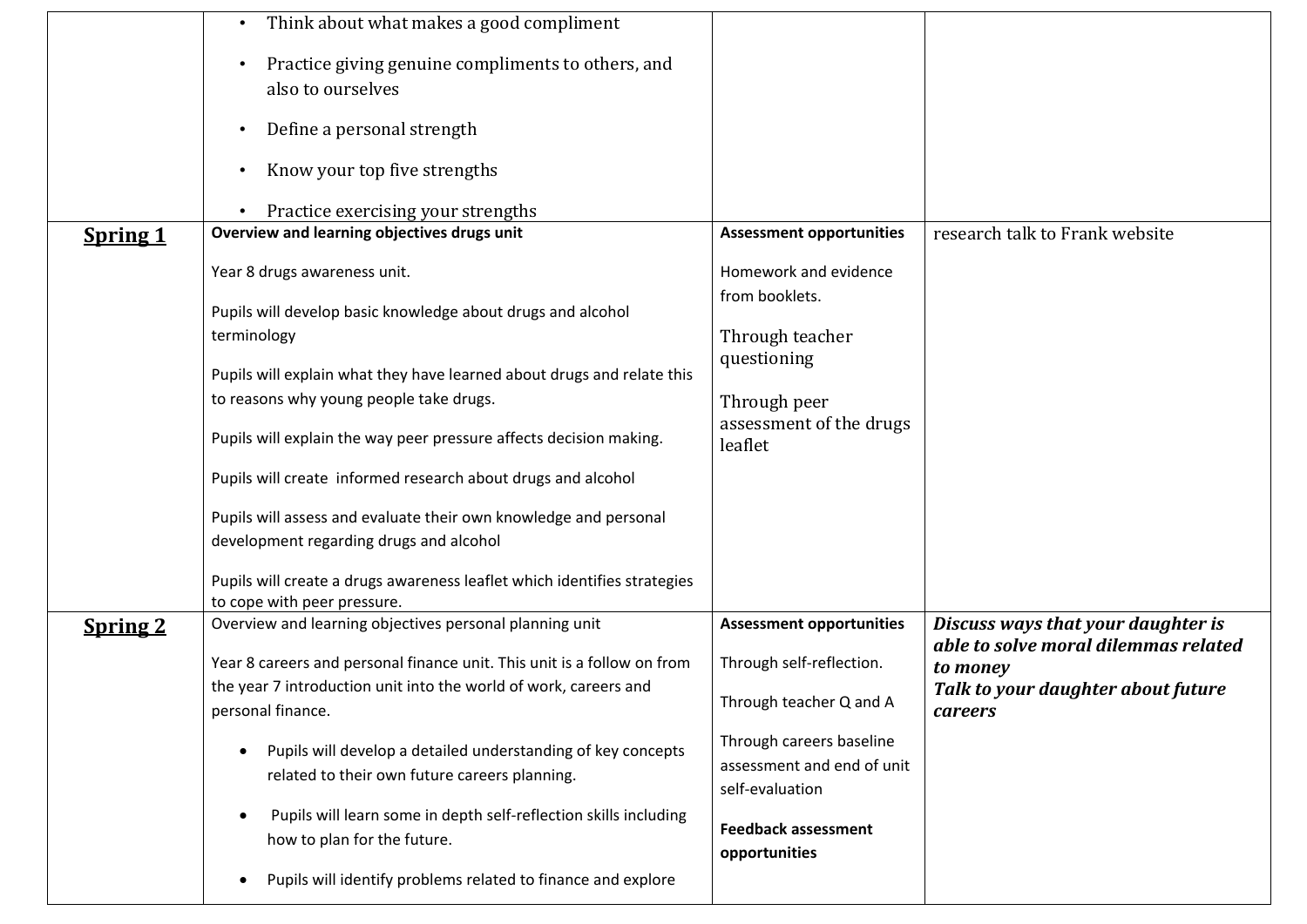|                 | ways of solving these problems.                                         |                            |                                                    |
|-----------------|-------------------------------------------------------------------------|----------------------------|----------------------------------------------------|
|                 | Pupils will reflect and review their own learning and identify future   |                            |                                                    |
|                 | learning needs.                                                         |                            |                                                    |
| <b>Summer 1</b> | <b>SRE</b>                                                              | Through self-evaluation.   | Visit NHS website                                  |
|                 | <b>Learning Intention</b>                                               |                            |                                                    |
|                 | and Learning Outcomes                                                   | Through verbal feedback    |                                                    |
|                 | <b>Learning Intention</b>                                               |                            |                                                    |
|                 | To recognise and consider the importance                                | Through anonymous          |                                                    |
|                 | of relationships.                                                       | questions                  |                                                    |
|                 | <b>Learning Outcomes</b>                                                | Through correcting and     |                                                    |
|                 | Know there are different kinds of relationships,                        | addressing mis-conceptions |                                                    |
|                 | including sexual relationships.                                         | and myths                  |                                                    |
|                 | Consider what makes a positive relationship.                            |                            |                                                    |
|                 | <b>Learning Intention</b>                                               |                            |                                                    |
|                 | To understand the process of conception.                                |                            |                                                    |
|                 | <b>Learning Outcomes</b>                                                |                            |                                                    |
|                 | Understand how conception occurs                                        |                            |                                                    |
|                 | To consider stages in a relationship before                             |                            |                                                    |
|                 | conception occurs                                                       |                            |                                                    |
|                 | <b>Learning Intention</b>                                               |                            |                                                    |
|                 | To understand and explore information                                   |                            |                                                    |
|                 | about contraception.                                                    |                            |                                                    |
|                 | <b>Learning Outcomes</b>                                                |                            |                                                    |
|                 | Identify a range of contraceptive methods.                              |                            |                                                    |
|                 | Become aware of the consequences of                                     |                            |                                                    |
|                 | unprotected sex.                                                        |                            |                                                    |
| <b>Summer 2</b> | Overview and context social and moral dilemmas                          | Assessment opportunities   | Talk to your daughter about problems               |
|                 | Year 8 personal problems unit                                           | Through questioning        | that exist for teenagers in our local<br>community |
|                 | Pupils will recognise problems that exist in their everyday lives.      | Through application of     |                                                    |
|                 |                                                                         | knowledge in various       |                                                    |
|                 | Pupils will identify the social, cultural and moral dilemmas that exist | scenarios.                 |                                                    |
|                 | with these problems identified.                                         |                            |                                                    |
|                 |                                                                         | Through role play          |                                                    |
|                 | Pupils will work collaboratively and consider strategies that can be    | characterisation.          |                                                    |
|                 |                                                                         |                            |                                                    |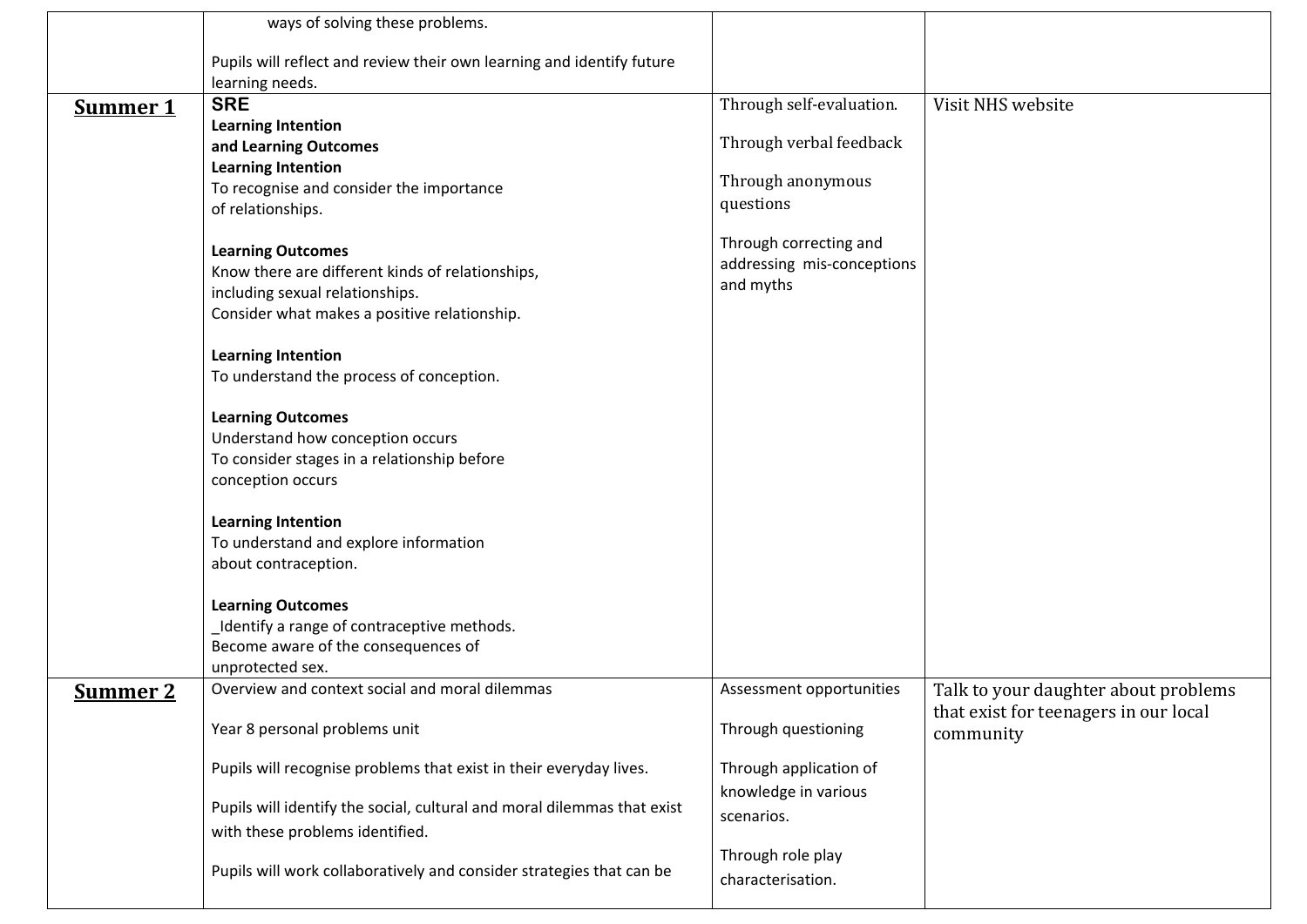| used to deal with the problems.                                                                                                                               | Through verbal feedback in                     |
|---------------------------------------------------------------------------------------------------------------------------------------------------------------|------------------------------------------------|
| Pupils will consider how they can apply the knowledge learned to deal<br>with the problems identified on a personal or individual basis.                      | class and identified next<br>steps.            |
| Pupils will reflect upon their learning and identify next steps to be<br>taken in their development.<br>Pupils will evaluate their knowledge and development. | Through peer assessment<br>and peer evaluation |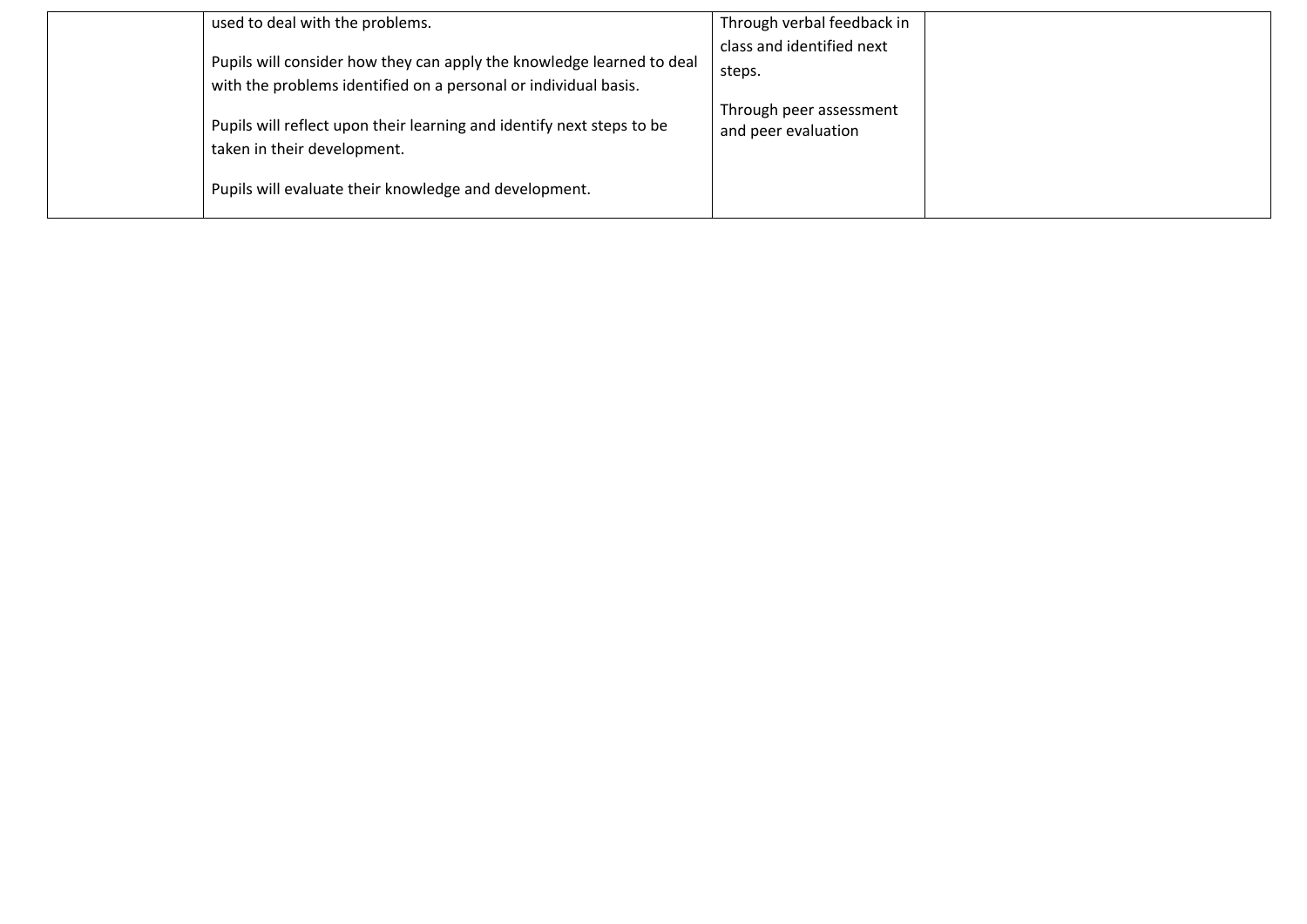## **Curriculum overview Yr9**

| <b>Term</b>     | <b>Topic and key questions</b>                                                                             | <b>Assessment</b>   | <b>How parents can help</b>             |
|-----------------|------------------------------------------------------------------------------------------------------------|---------------------|-----------------------------------------|
|                 |                                                                                                            | <b>structure</b>    |                                         |
| <b>Autumn 1</b> | Independent learning project and Black History Month                                                       | Assessment          | <b>Research information about Black</b> |
|                 | Year 9 independent learning project. Pupils will develop a sense of personal                               | opportunities       | <b>History Month</b>                    |
|                 | responsibility throughout this unit and identify their own interest in Black                               | Through             |                                         |
|                 | History Month issues.                                                                                      | questioning         |                                         |
|                 | Pupils will identify their own learning objectives and set their own success                               | through verbal      |                                         |
|                 | criteria. From this pupils will develop their own action plan and methods of                               | feedback in class   |                                         |
|                 | research.                                                                                                  | and identified next |                                         |
|                 | Pupils will work collaboratively with others and create a final production piece                           | steps.              |                                         |
|                 | to be assessed on.                                                                                         | Through peer        |                                         |
|                 |                                                                                                            | assessment and      |                                         |
|                 | Pupils will evaluate their learning and reflect upon the process.                                          | peer evaluation     |                                         |
|                 |                                                                                                            | Through self        |                                         |
|                 |                                                                                                            | assessment based    |                                         |
|                 |                                                                                                            | on self reflection  |                                         |
|                 |                                                                                                            | and peer            |                                         |
|                 |                                                                                                            | evaluation.         |                                         |
| <b>Autumn 2</b> | Overview and context Year 9 personal problems unit                                                         | Assessment          | Discuss social issues that affect young |
|                 | Pupils will recognise problems that exist in their everyday lives.                                         | opportunities       | teenagers in the local community        |
|                 |                                                                                                            | Through             |                                         |
|                 | Pupils will identify the social, cultural and moral dilemmas that exist with these<br>problems identified. | questioning         |                                         |
|                 |                                                                                                            | Through             |                                         |
|                 | Pupils will work collaboratively and consider strategies that can be used to deal                          | application of      |                                         |
|                 | with the problems.                                                                                         | knowledge in        |                                         |
|                 | Pupils will consider how they can apply the knowledge learned to deal with the                             | various scenarios.  |                                         |
|                 | problems identified on a personal or individual basis.                                                     | Through role play   |                                         |
|                 | Pupils will reflect upon their learning and identify next steps to be taken in                             | characterisation.   |                                         |
|                 | their development.                                                                                         | through verbal      |                                         |
|                 | Pupils will evaluate their knowledge and development                                                       | feedback in class   |                                         |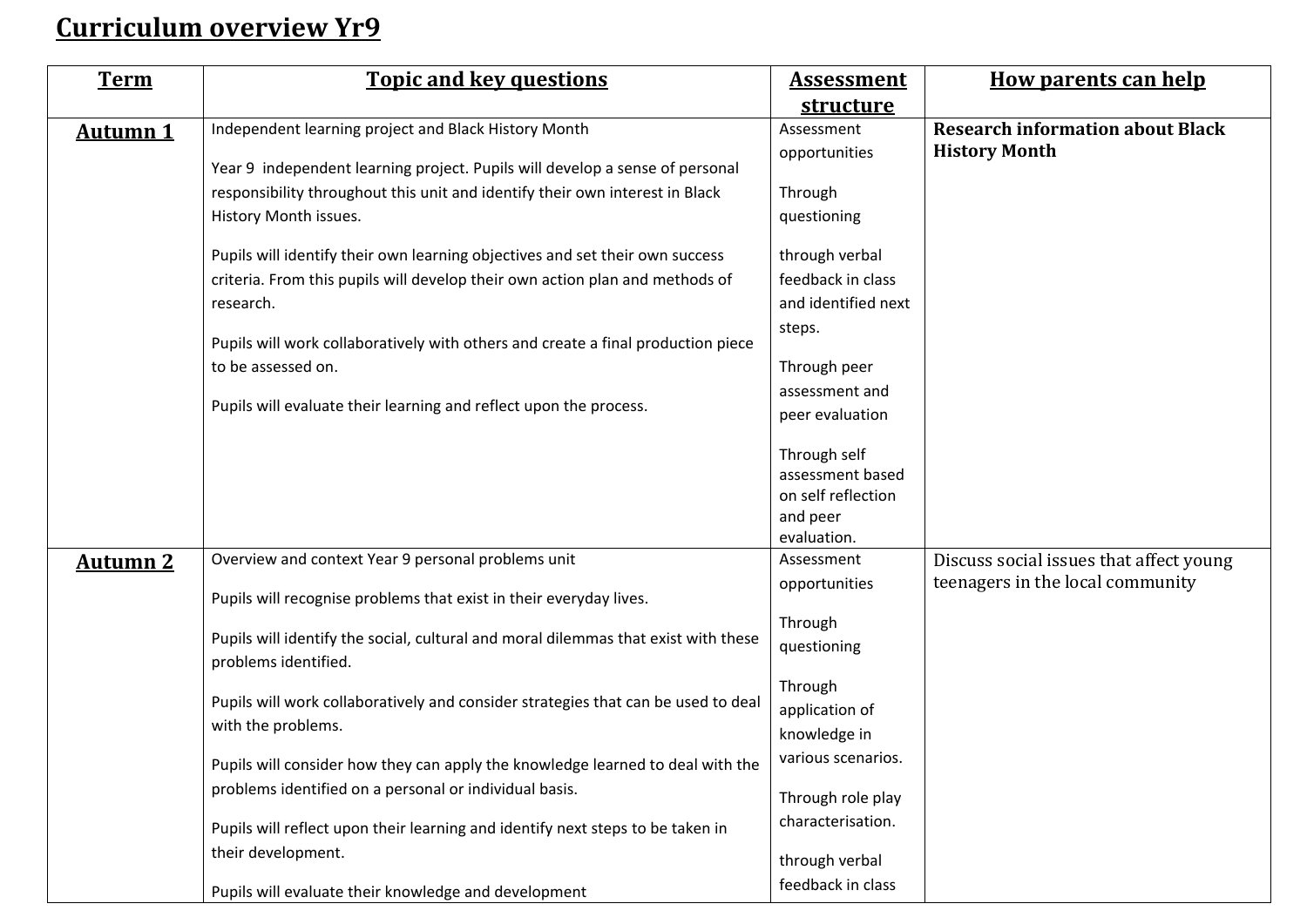|                 |                                                                                                                     | and identified next                                                              |                                      |
|-----------------|---------------------------------------------------------------------------------------------------------------------|----------------------------------------------------------------------------------|--------------------------------------|
|                 |                                                                                                                     | steps.                                                                           |                                      |
|                 |                                                                                                                     | Through peer                                                                     |                                      |
|                 |                                                                                                                     | assessment and                                                                   |                                      |
|                 |                                                                                                                     | peer evaluation                                                                  |                                      |
|                 |                                                                                                                     |                                                                                  |                                      |
| <b>Spring 1</b> | Overview and context Government and politics                                                                        | Assessment                                                                       | research parliament UK website       |
|                 | Year 9 government and politics unit                                                                                 | opportunities                                                                    |                                      |
|                 |                                                                                                                     | Self reflection and                                                              |                                      |
|                 | Pupils will recognise the importance of political campaigning                                                       | self evaluation                                                                  |                                      |
|                 | Pupils will identify the different strategies needed to run a successful political<br>campaign.                     |                                                                                  |                                      |
|                 | Pupils will work collaboratively and consider strategies that can be used to<br>promote their manifesto.            | Through campaign<br>material                                                     |                                      |
|                 | Pupils will produce promotional material to support their campaign.                                                 | Through teacher<br>feedback                                                      |                                      |
|                 | Pupils will complete a political assessment based on their political knowledge.                                     |                                                                                  |                                      |
|                 | Pupils will reflect and assess their knowledge of the political and justice system                                  |                                                                                  |                                      |
|                 | Pupils will evaluate their knowledge and understanding                                                              |                                                                                  |                                      |
| <b>Spring 2</b> | Overview and learning objectives personal planning unit                                                             | <b>Assessment</b>                                                                | Read the school curriculum hand book |
|                 | Year 9 careers.                                                                                                     | opportunities                                                                    | for help with option choices         |
|                 | Pupils will develop an understanding of key concepts related to their<br>options for KS4.                           | Through self-<br>reflection.                                                     |                                      |
|                 | Pupils will research college and university websites to help identify<br>future planning.                           | Through teacher Q<br>and A                                                       |                                      |
|                 | Pupils will identify problems related to options and career choices and<br>identify ways of solving these problems. | Through careers<br>baseline<br>assessment and<br>end of unit self-<br>evaluation |                                      |
|                 |                                                                                                                     |                                                                                  |                                      |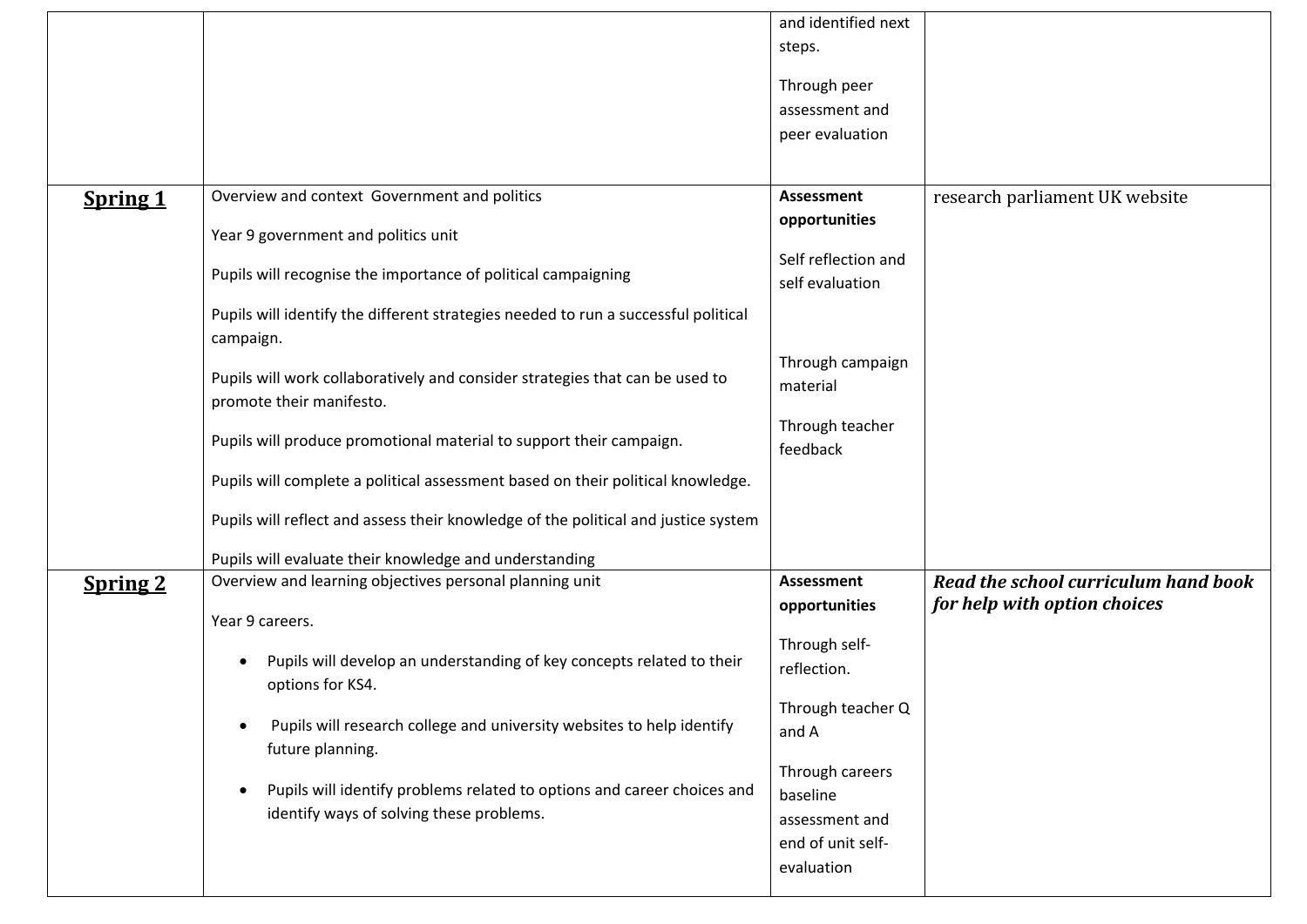|                 |                                                                             | <b>Feedback</b>    |                                     |
|-----------------|-----------------------------------------------------------------------------|--------------------|-------------------------------------|
|                 |                                                                             |                    |                                     |
|                 |                                                                             | assessment         |                                     |
|                 |                                                                             | opportunities      |                                     |
|                 |                                                                             |                    |                                     |
| <b>Summer 1</b> | <b>SRE</b>                                                                  | Through self-      | Visit NHS website                   |
|                 | <b>Learning Intention</b>                                                   | evaluation.        |                                     |
|                 | and Learning Outcomes                                                       |                    |                                     |
|                 | To recognise and manage risk and make safer                                 | Through verbal     |                                     |
|                 | Choices about healthy lifestyles.                                           | feedback           |                                     |
|                 |                                                                             |                    |                                     |
|                 | <b>Learning Outcomes</b>                                                    | Through            |                                     |
|                 | Understand the importance of a responsible attitude                         | anonymous          |                                     |
|                 | to sexual behaviour                                                         | questions          |                                     |
|                 |                                                                             |                    |                                     |
|                 |                                                                             | Through correcting |                                     |
|                 | Understand some of the myths and facts about                                | and addressing     |                                     |
|                 | sexual activity                                                             | mis-conceptions    |                                     |
|                 | Understand the concept of positive sexual health                            | and myths          |                                     |
|                 |                                                                             |                    |                                     |
|                 | <b>Learning Intention</b>                                                   |                    |                                     |
|                 | To consider some contraceptive options and                                  |                    |                                     |
|                 | whether they protect against STIs.                                          |                    |                                     |
|                 |                                                                             |                    |                                     |
|                 | <b>Learning Outcomes</b>                                                    |                    |                                     |
|                 | Recognise different STIs                                                    |                    |                                     |
|                 | Know about different kinds of contraceptives                                |                    |                                     |
|                 | Considered contraceptive options for young people                           |                    |                                     |
|                 | Recognise risk and make safer choices.                                      |                    |                                     |
|                 |                                                                             |                    |                                     |
|                 | <b>Learning Intention</b>                                                   |                    |                                     |
|                 | To consider how condoms protect against                                     |                    |                                     |
|                 | pregnancy and some STIs.                                                    |                    |                                     |
|                 | <b>Learning Outcomes</b>                                                    |                    |                                     |
|                 | Know how a condom works and how to use it                                   |                    |                                     |
|                 | Know how a condom can protect from pregnancy                                |                    |                                     |
|                 | and STIs                                                                    |                    |                                     |
|                 |                                                                             |                    |                                     |
|                 | To have some knowledge about different STIs and<br>how they are transmitted |                    |                                     |
| <b>Summer 2</b> |                                                                             | Assessment         | Visit NHS website and talk to Frank |
|                 | <b>Learning Intentions</b>                                                  | opportunities      | website                             |
|                 | and Learning Outcomes                                                       |                    |                                     |
|                 |                                                                             |                    |                                     |